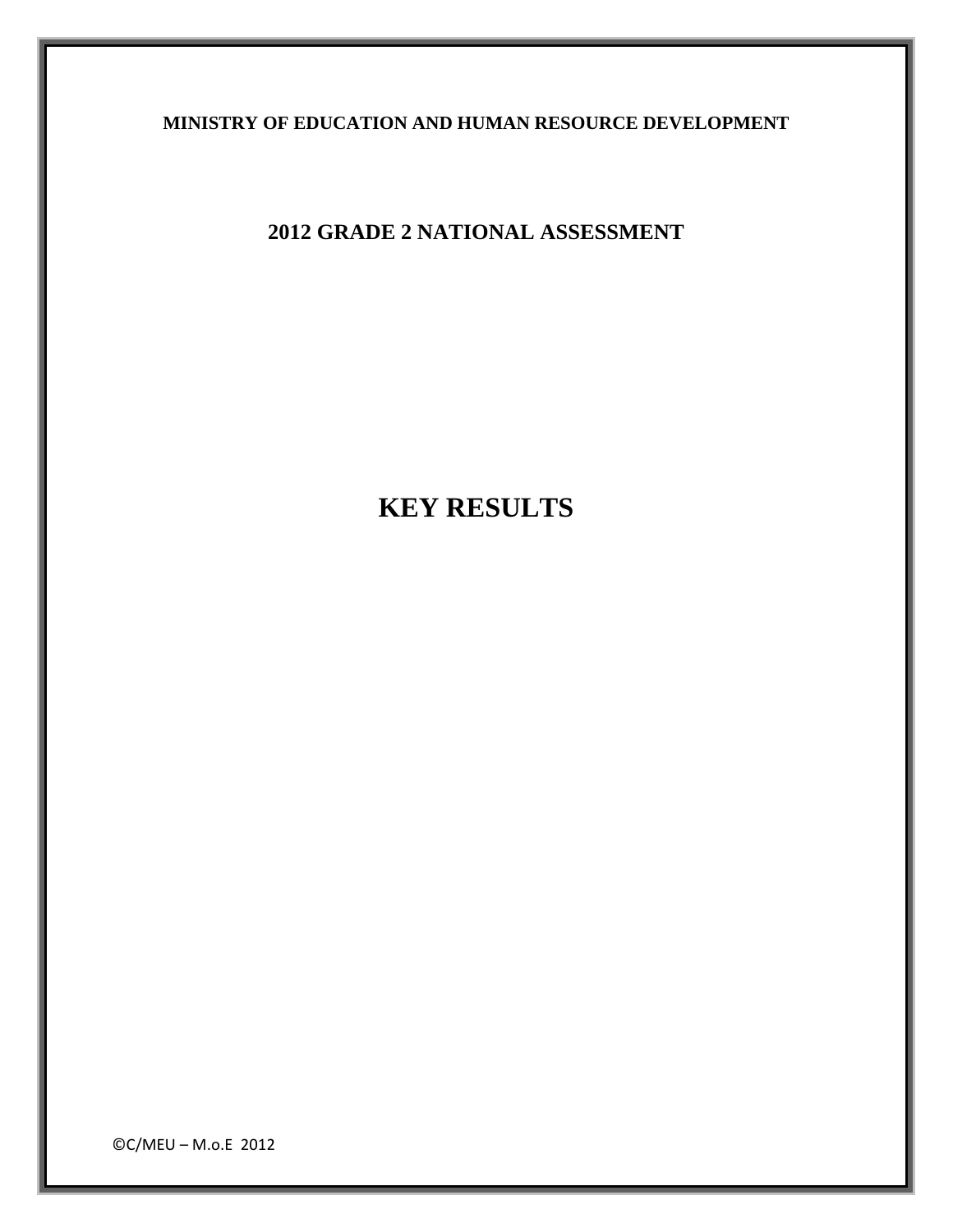# **KEY RESULTS OF THE 2011 GRADE 2 NATIONAL ASSESSMENT**

### **Overview:**

**The Grade 2 National Assessment (G2NA)** is an examination given annually in October to assess the competency of public and private school students and to monitor the health of the education system in Dominica. Students' are tested in **literacy** (oral reading, silent reading comprehension, and writing, listening and speaking) and **numeracy** (Number concepts and computation, measurement, geometry, statistics  $\&$  data handling and problem solving). The tests were developed by the Ministry of Education and administered by classroom teachers under normal exam conditions. Scripts were marked at district marking sessions under the supervision of the Curriculum, Measurement and Evaluation Unit.

The results are intended to guide the Ministry of Education in its efforts towards the improvement of the quality of education in schools and for schools to provide appropriate intervention for the students.

In 2012, a total of 1021 grade 3 students wrote the exams. This can be compared to 1053 in 2011.

## **Results (Literacy)**

 **The 2012 results showed a decrease in reading levels over 2011**. Approximately 74.3% of the students were reading at or above the grade 2 level (as compared to 81.5% in 2011.) 14.5% of the students, however, are still reading at level K or below. The results continue to show an upward trend from 2000 – 2011.



*Fig 1. 2012 Reading levels*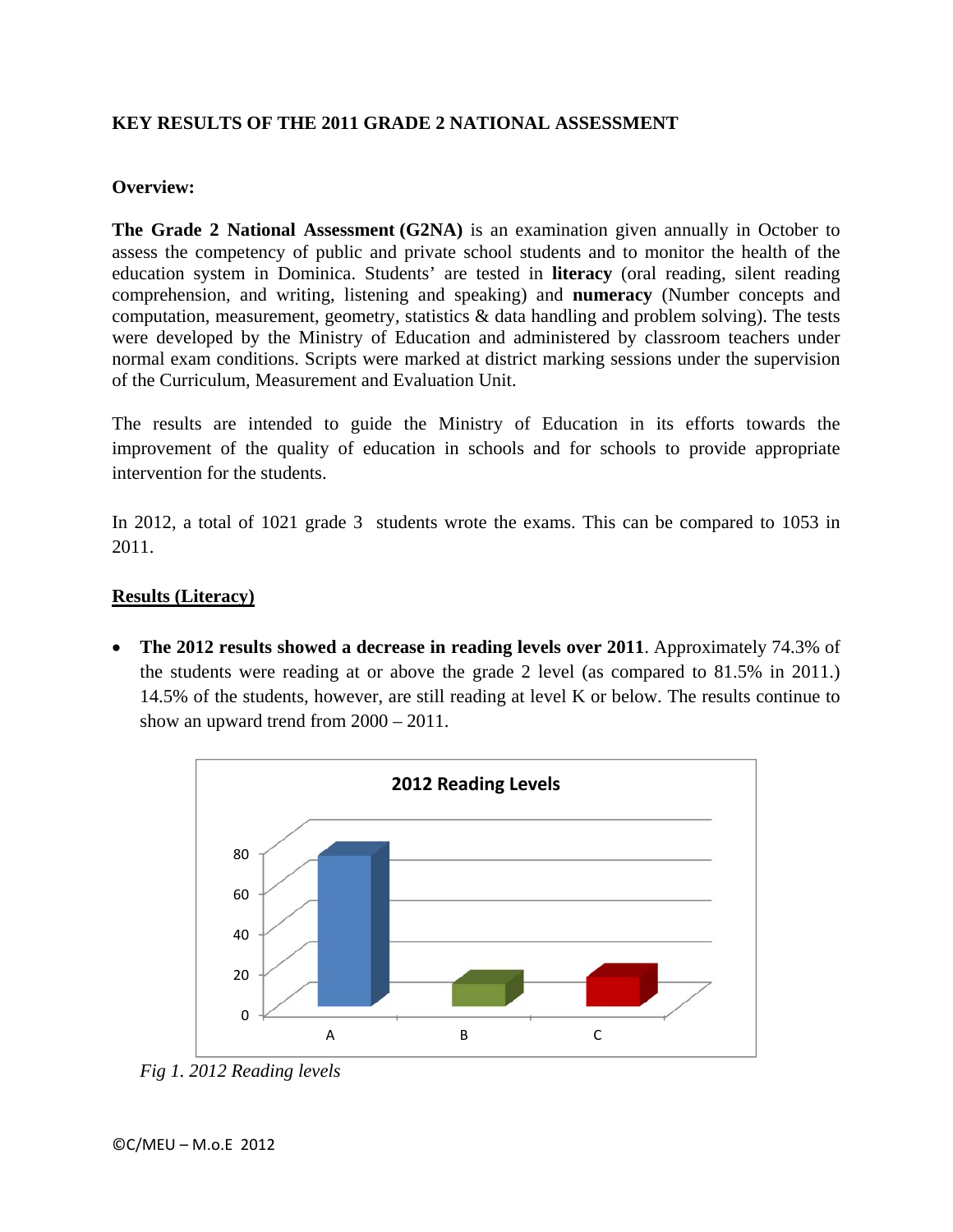

*Fig 2. Reading Trends 2000 - 2012* 

 **Gender differences in reading remain high** as girls continue to outperform their male counterparts. 83.4% of the girls (89.4 in 2011) are reading at or above grade levels as compared to 65.86% of the boys (72.7% in 2011). On the other end, 21% of the boys are reading at grade K level or below while only 7.5% of the girls are at that level (see fig 1.1).



 *Fig.3 – Oral Reading levels of boys and girls at the 2012 G2NA*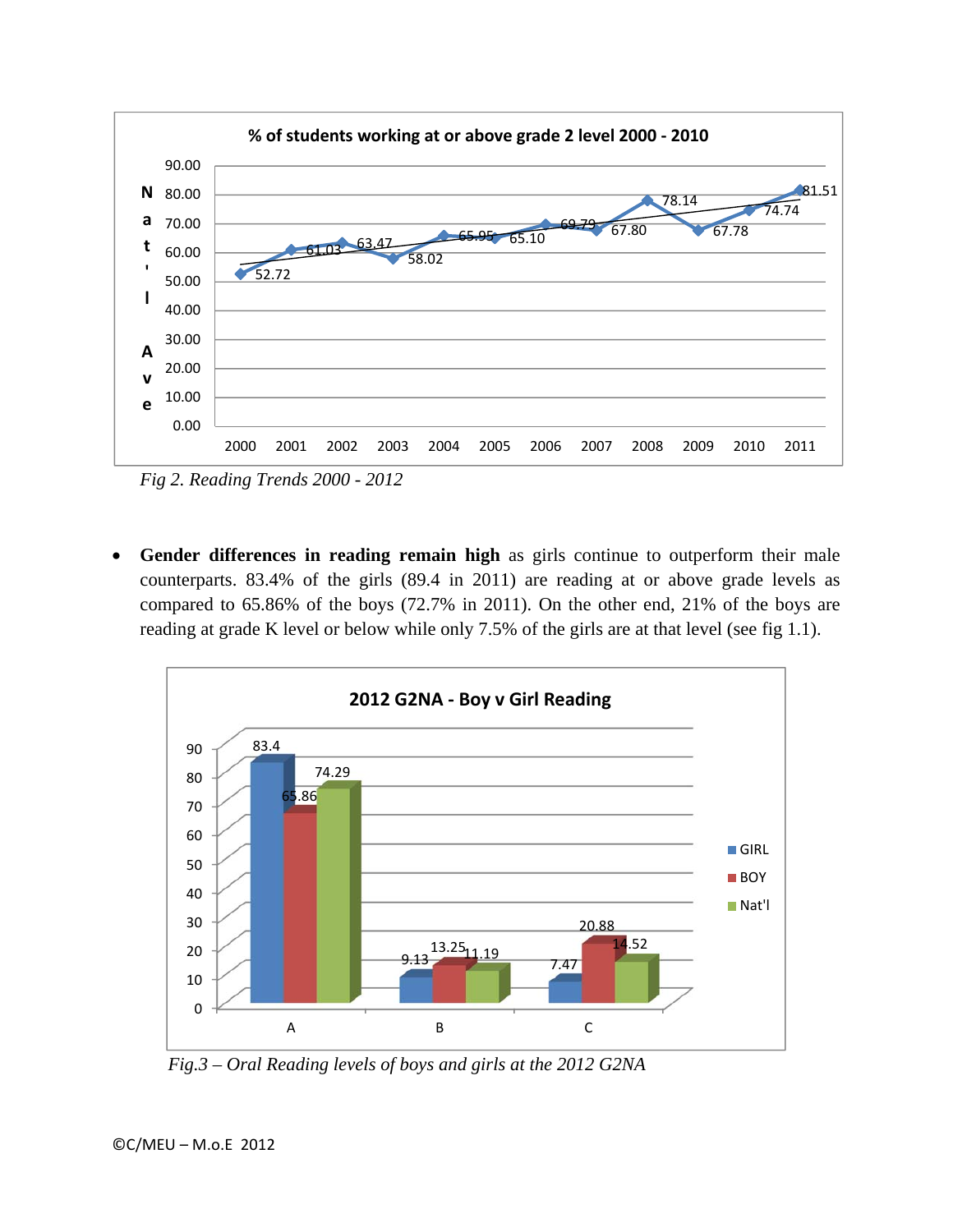#### **Silent Reading Comprehension:**

- Students' performance on the Silent Reading Comprehension showed a decrease over 2011. This year, five passages, each with 5 questions were used to test students' comprehension level. 39.58% (42.7% in 2011) of the students were able to understand the passages and write a correct response to the questions asked.
- Again, girls outperformed boys in this test. 45.38% of the girls were able to successfully read and understand the passages as compared to 34.18% of the boys. 16.5% of the boys (25.9% in 2011) and 9.7 of the girls (17.7% in 2011) are working at level K or below.



 *Fig. 2 – Reading Comprehension levels of boys and girls at the 2011 G2NA*

 The results showed a good correlation (0.645) between the oral reading levels and silent reading comprehension levels. Students who attained high scores on the oral reading levels also attained high scores on the silent reading comprehension while those who attained low scores in one attained low scores in the other.

#### **Writing:**

Students' performance on writing showed a significant increase (13.1%) over 2011. About 32.5% of the students were able to write a paragraph explaining one (1) thing they like about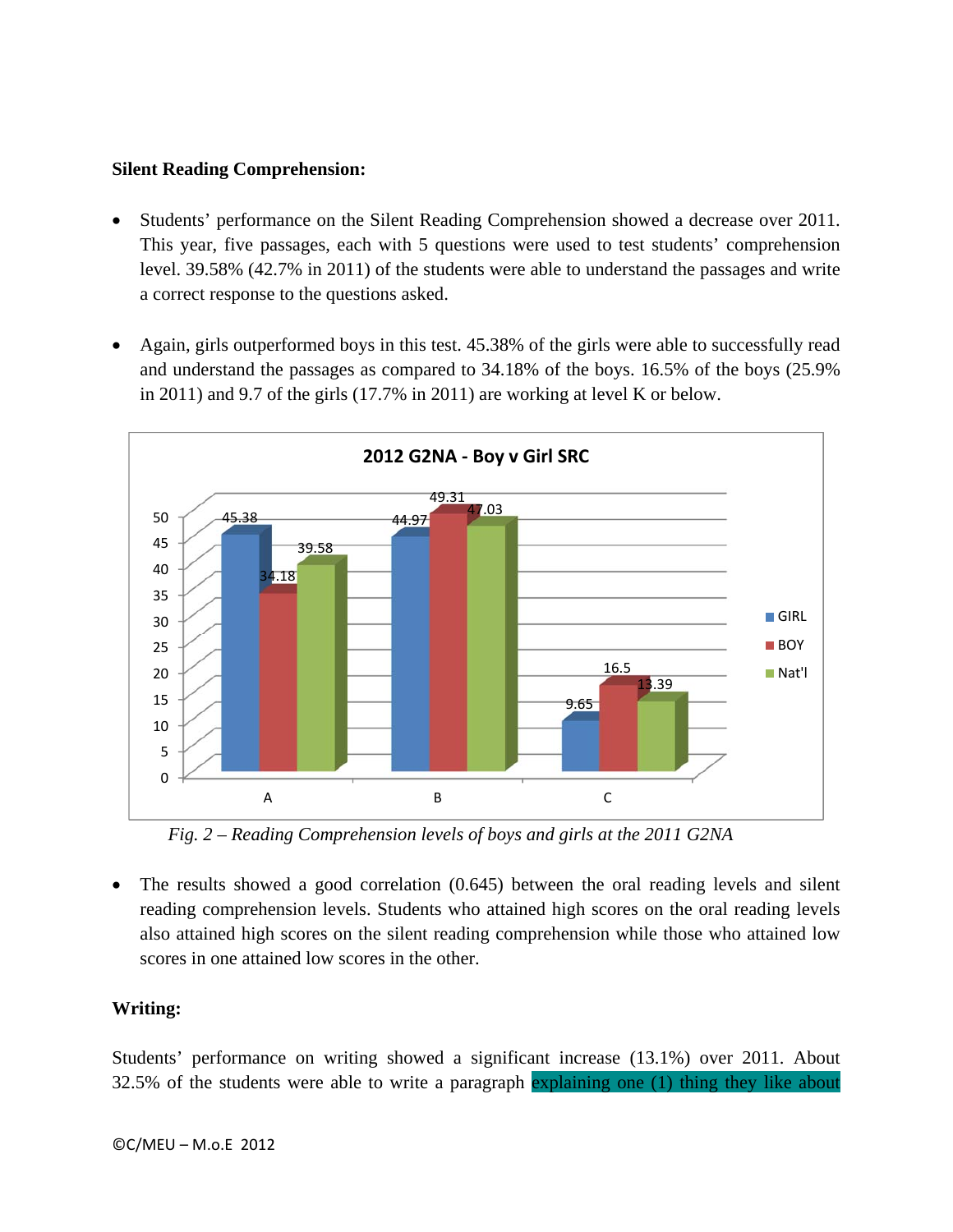their school (19.5% in 2011) in a relevant and organized manner. While students continue to write longer paragraphs they tend to stray off topic and lack coherency.

26% of the students (47.1% in 2011) were rated as writing at the K level or below. The scores continue to favour the girls. There was an 18% difference between the writing levels of girls and boys (15.2% in 2011) at the grade 2 level.



 *Fig. 3 – Writing levels of boys and girls at the 2012 G2NA*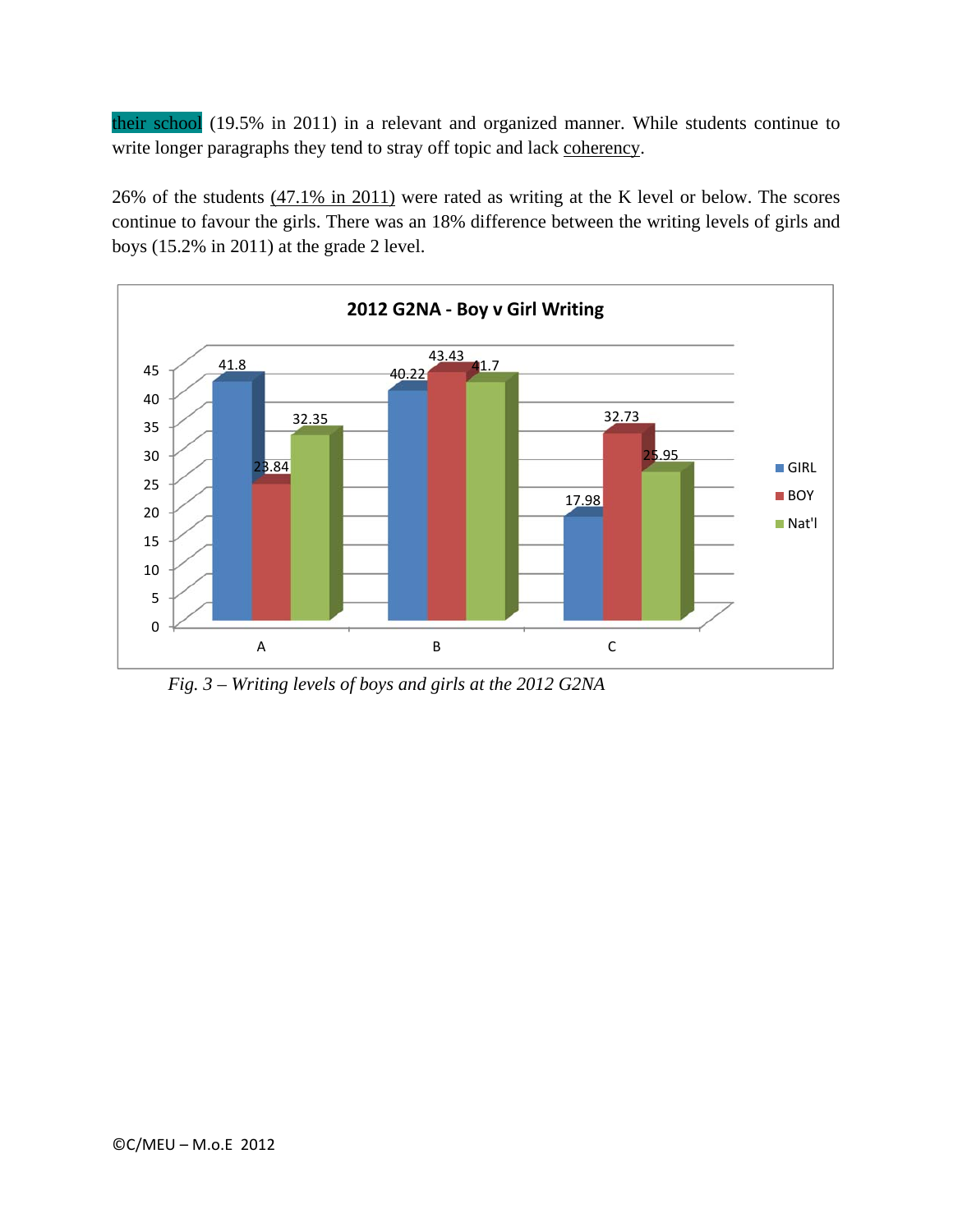## **Results (Numeracy)**

#### **Number Concepts and Computation**

 Numeracy levels continue to remain way below that of reading. This year 42.48% of grade 2 students were working at or above grade level in number concepts and computation. This represents a mere 1% increase over 2011.



*Fig 4 – G2NA Numeracy trends 2000 – 2012* 

- Gender differences were slightly lower than in 2011. 46.7% of the girls are working at or above their levels as compared to 38.9% of the boys. (40% of the girls and 30% of the boys in 2011).
- 13.3% of the boys (29% in 2011) and 8.1% of the girls (20% in 2011) are working at the level of K or below.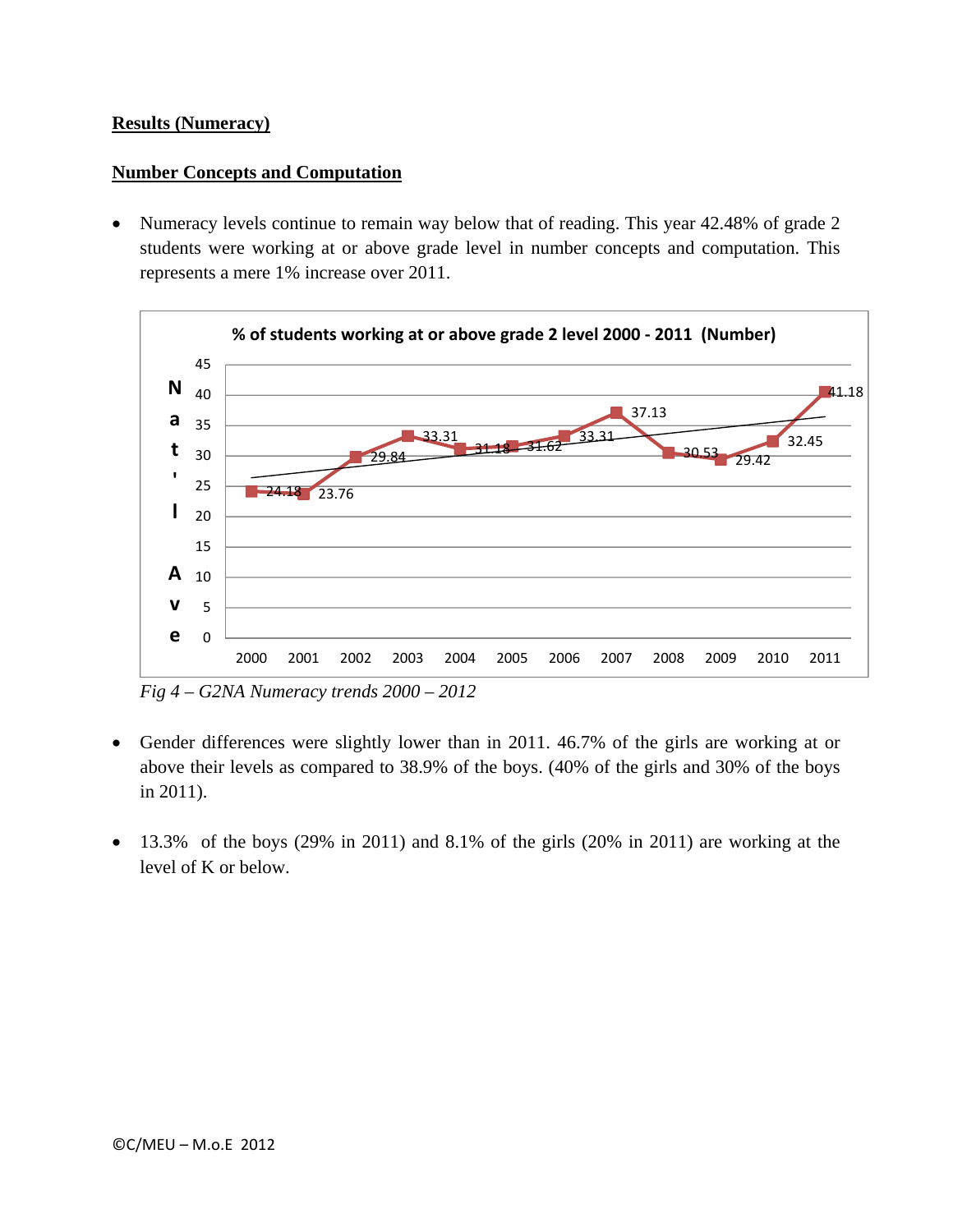

*Fig 5 - Numeracy levels of boys and girls at the 2012 G2NA* 

# **District Performances**

- Overall performance in reading was highest in the southern district. As in previous years higher scores were associated with some of the large Roseau schools. Over 82% of grade 3 girls, nationally, were reading at or above grade level (89% in 2011). In the northern district, about 86% of all girls were assessed as reading satisfactorily.
- Performance in number in the eastern and western district surpassed that of the other districts (40.7% in South; 50.9% in East; 46% in North and 50.6% in West).
- **The performance of boys in the districts remain a concern.**
- **In each district between two to three times as many boys as girls had serious reading difficulties.** In the eastern district some 35% of the boys are reading well below expectations (as compared to 14% of the girls). **In the western districts 18.5% of the boys as compared to only 4.7% of the girls had serious reading difficulties**.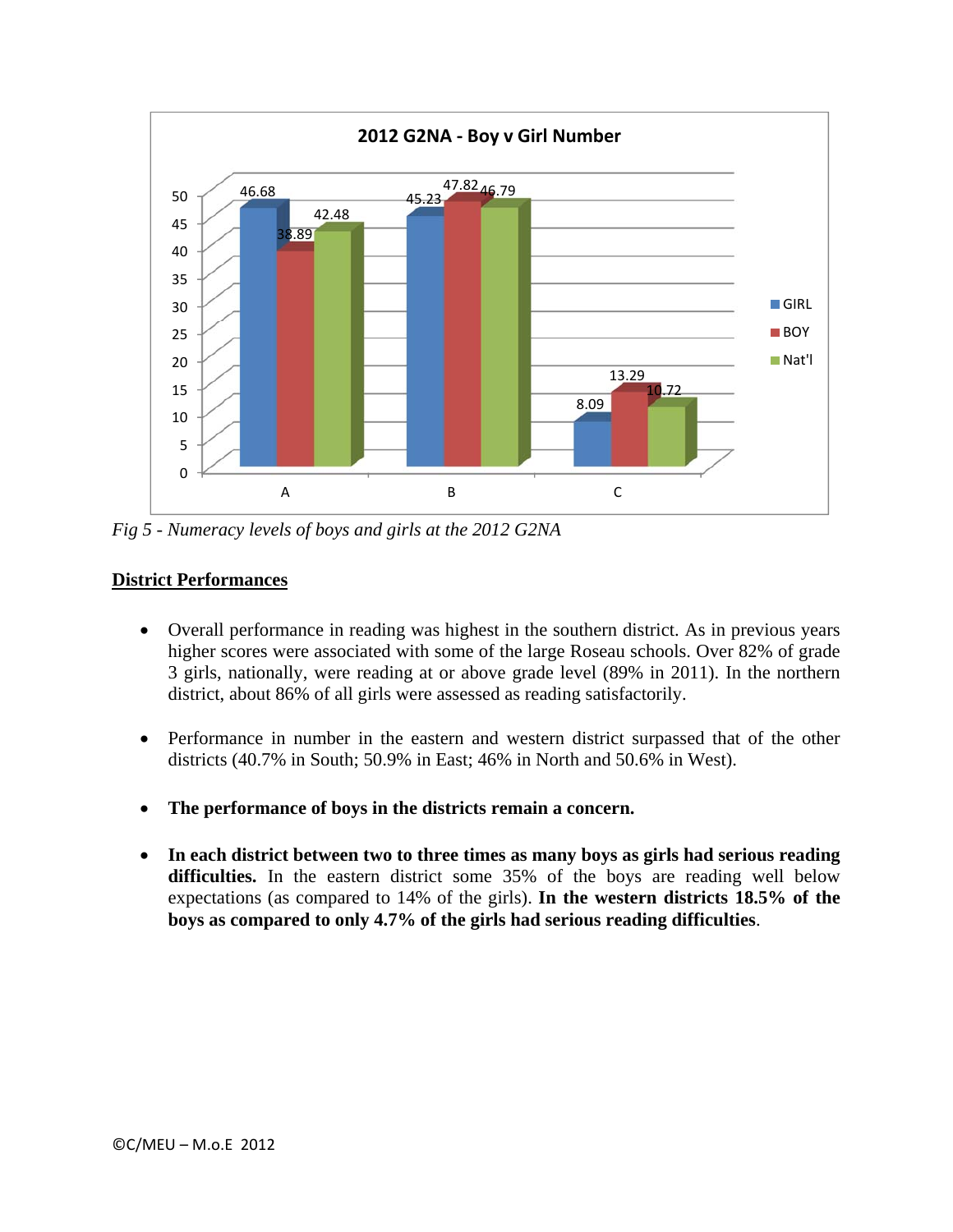# **Schools**

- **Student performance differences continue to be observed between schools within districts.**
- In each district some schools were beacons of excellence, while others had made commendable improvements.



*Fig 6 – District Performance in Reading* 





©C/MEU – M.o.E 2012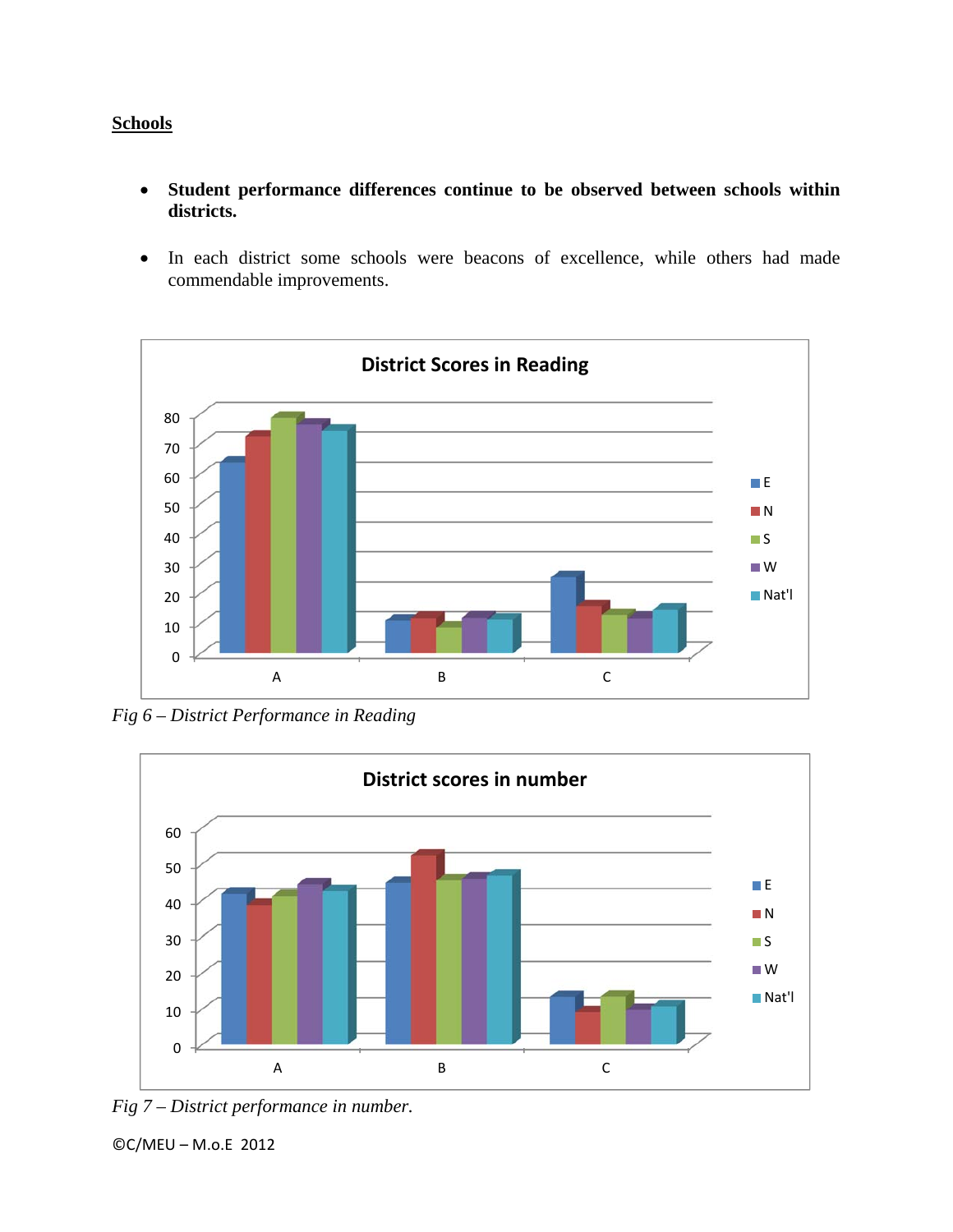### **Conclusions**

- Reading performance at the grade 3 level was at an all time high since the inception of the Grade 2 National Assessments in 2000.
- A review of reading level trends at schools over the last four years indicates that some schools have made progress while others have deteriorated. Of critical importance appears to be the presence of good leadership and committed trained teachers in the early grades.
- **Reading performance of students in about 18% of the nations' primary schools remains weak. In these schools over 25% of their grade 3 students are reading at K or below K reading levels. Ten schools (22%) still have an average of less than 60% of their students reading at or above grade 2 level.**
- **Between two and three times as many boys as girls can be classified as reading at two grades or more below their level**.
- **Writing standards are well below that of reading**. Satisfactory writing from the majority of students was observed in only a handful of schools.
- Performance differences among schools seem to be more a function of school effectiveness than size or location of school. These differences were also manifest in schools of similar locality and economic background.

#### **Recommendations**

- **Efforts to address the reading, writing and numeracy problems in poorly performing schools should remain a key priority of the Ministry of Education and these schools.**
- **The Ministry of Education develop a plan to assist such schools.**
- **A national effort is still required to:** 
	- **(a) sensitise parents and schools to the needs of boys**
	- **(b) look for and implement strategies that will address the needs of boys**
- **Strong and capable primary school leadership must continue to be shown**. This should manifest itself in: